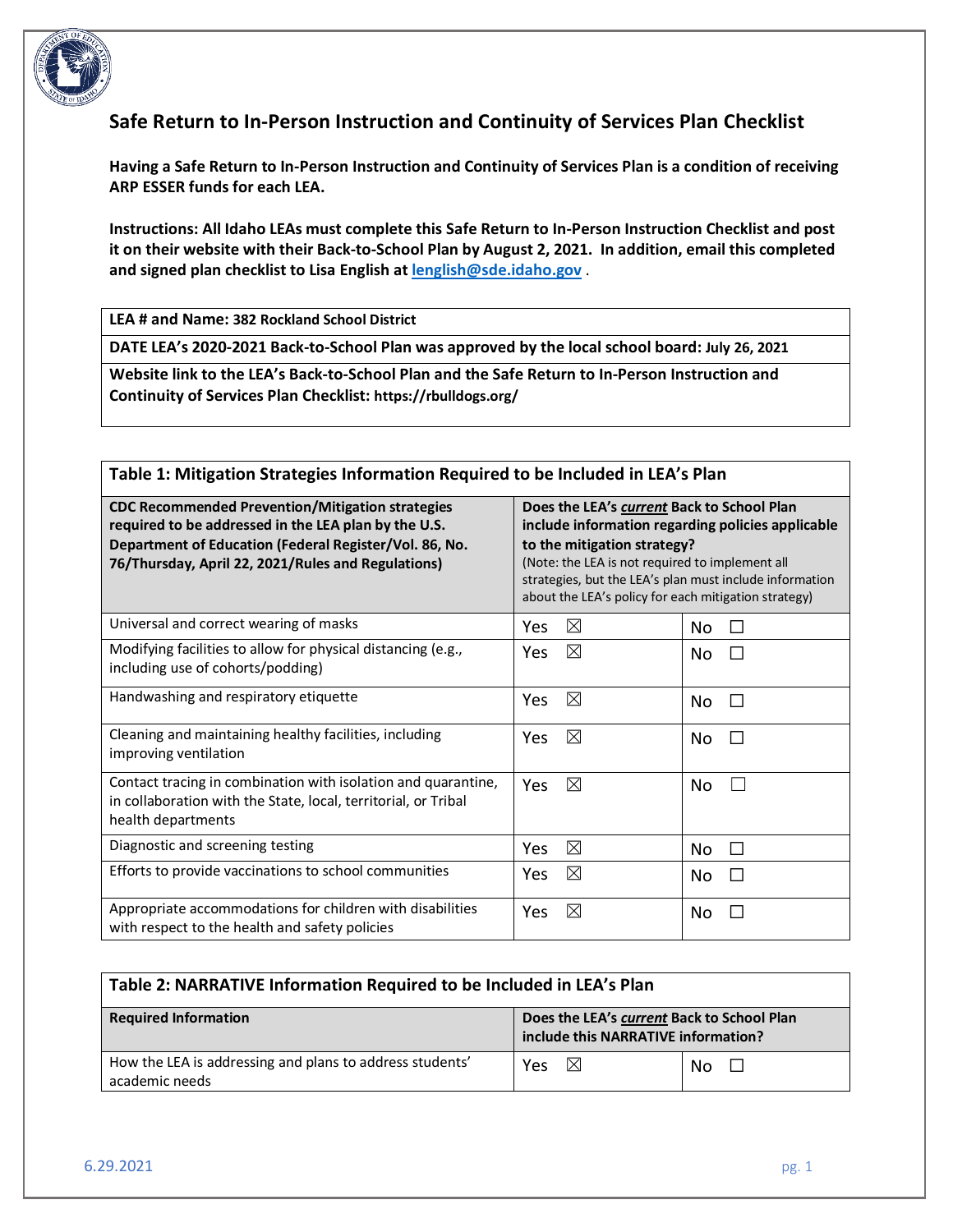| How the LEA is addressing and plans to address students'<br>social, emotional, mental health, and other needs (which may<br>include student health and food services)                          | $\boxtimes$<br>Yes. | No |
|------------------------------------------------------------------------------------------------------------------------------------------------------------------------------------------------|---------------------|----|
| How the LEA is addressing and plans to address their staff's<br>social, emotional, mental health, and other needs                                                                              | $\boxtimes$<br>Yes  | No |
| The process and timeline for review and revision of the plan<br>(including gathering community / stakeholder input) no less<br>frequently than every six months through September 30,<br>2023. | $\boxtimes$<br>Yes  | No |
| The LEA's need for support and/or technical assistance related<br>to implementing the strategies identified in Table 1 or Table 2,<br>if applicable.                                           | $\boxtimes$<br>Yes. | No |

| <b>Assurances</b>                                                                                                                                                                                                                                                                                                                                                                                                                                                       |                    | <b>LEA Response</b> |  |
|-------------------------------------------------------------------------------------------------------------------------------------------------------------------------------------------------------------------------------------------------------------------------------------------------------------------------------------------------------------------------------------------------------------------------------------------------------------------------|--------------------|---------------------|--|
| The LEA assures that, to the best of the LEA's knowledge and belief, all<br>1.<br>information in this plan is true and correct.                                                                                                                                                                                                                                                                                                                                         | Yes.<br>⊠          | No<br>П             |  |
| The LEA engaged in meaningful consultation with stakeholders and gave the<br>2.<br>public an opportunity to provide input in the development of this plan.<br>Specifically, the LEA engaged in meaningful consultation with students; families;<br>school and district administrators (including special education administrators);<br>and teachers, principals, school leaders, other educators, school staff, and their<br>unions.                                    | Yes<br>$\boxtimes$ | No<br>П             |  |
| The LEA engaged in meaningful consultation with each of the following, to the<br>3.<br>extent present in or served by the LEA: Tribes; civil rights organizations<br>(including disability rights organizations); and stakeholders representing the<br>interests of children with disabilities, English learners, children experiencing<br>homelessness, children in foster care, migratory students, children who are<br>incarcerated, and other underserved students. | Yes<br>⊠           | No<br>$\Box$        |  |
| The plan is in an understandable and uniform format; to the extent practicable,<br>4.<br>written in a language that parents can understand or, if not practicable, orally<br>translated; and, upon request by a parent who is an individual with a disability,<br>will be provided in an alternative format accessible to that parent.                                                                                                                                  | Yes<br>⊠           | No<br>П             |  |
| 5.<br>The plan and this checklist are publicly available on the LEA website.                                                                                                                                                                                                                                                                                                                                                                                            | <b>Yes</b><br>⊠    | No<br>$\Box$        |  |

☒ **By August 2, 2021, each LEA must publicly post its Back-to-School plan and the Safe Return to In-Person Instruction with the Continuity of Services Plan Checklist. LEAs are required to review and revise their Back-to-School / Safe Return to In-Person Instruction Plan with meaningful stakeholder input no less frequently than every 6 months for the duration of the ARP ESSER grant, September 30, 2023.** 

Check the box that fits your LEA's situation to determine the revision date for the Safe Return to In-Person Instruction and Continuity of Services Plan. **Only check one of the following boxes.**

### $1. \square$

The LEA developed a Back-to-School plan before ARP ESSER was enacted (March 11, 2021) but the plan is missing some required elements as determined by one or more "No" responses in Table 1 or Table 2 or the Assurances section. The LEA must revise its plan to include all required elements no later than six months after it last reviewed its plan OR by November 24, 2021, whichever date is earlier. After that, review and revise the Plan, if necessary, with meaningful input from stakeholders